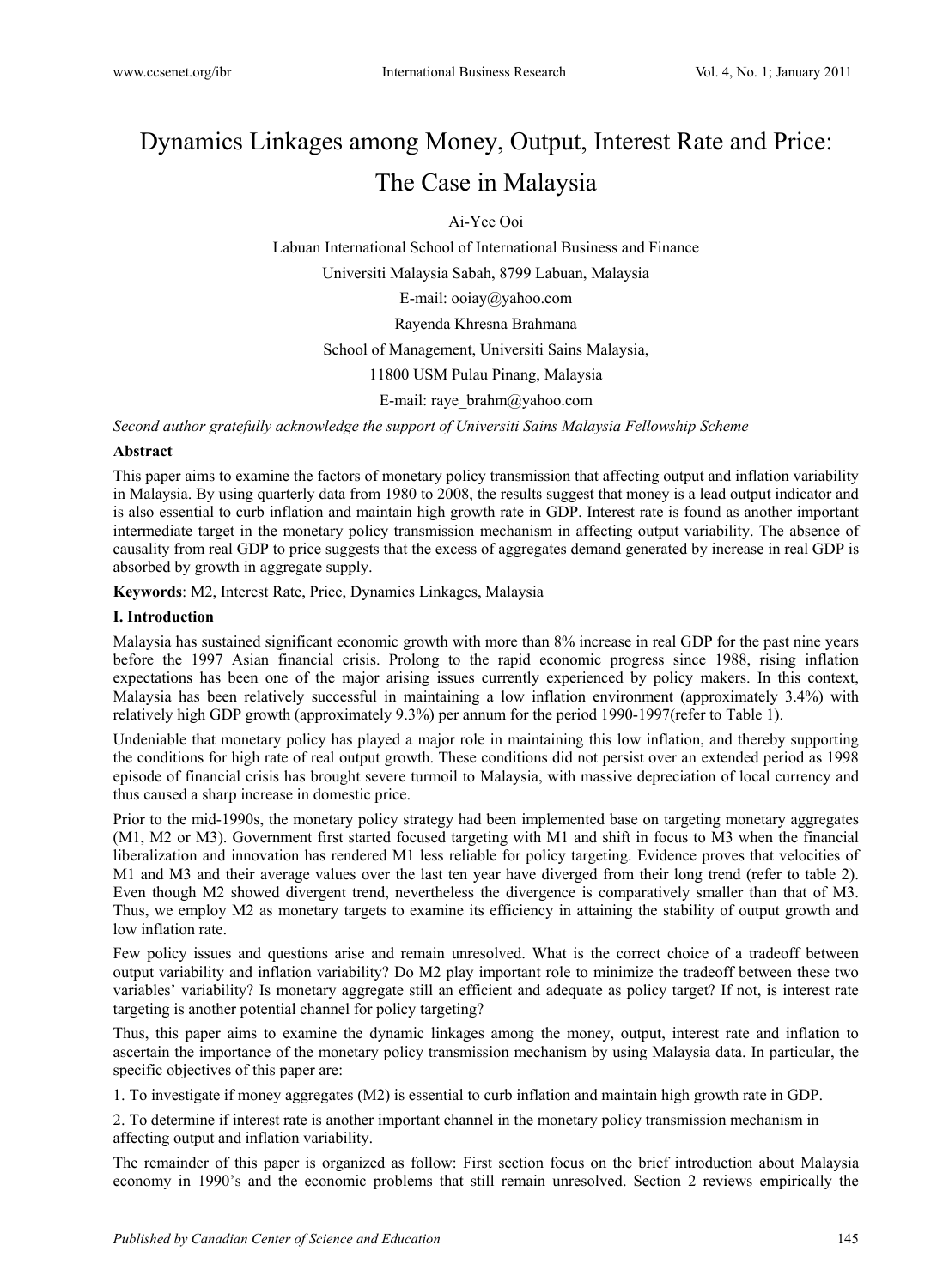studies and previous researches in related field. In section 3, a discussion on the theoretical framework of money view of monetary policy transmission mechanism is given. Data and the variables will be determined in section 4. All the results and findings are analyzed empirically in section 5. Last Section briefly concludes the implications of the findings for monetary transmission mechanism.

# **2. Literature Review**

Most of the early researches demonstrated the causality between money supply and income (Sims C. A., 1972, William et. al., 1976, Barro R.J., 1978). Recent years, the research work has expended by utilizing more economical and financial variables, such as interest rates and prices to explain the dynamic causality between money and economy activity.

Using auto-regression test and variance decompositions approach to test on United States data 1960 to 1990, Friedman and Kuttner (1992) found the significant relationships between money and real income or prices separately. Their result indicating cointegration of real income and real money with the effect of interest rates and concluded that M1 aggregate statistically does have predictive power over income.

Tan and Baharumshah (1999) found M1 and M3 appear to have significant effect on output and prices using VECM but not in M2. This contradicts with Azali and Matthews (1996) results that they present evidences of causality between money (M2) and output in the post-liberalization, money dominated credit. Thus, this paper is aiming to test on the power of M2 in predicting output to enhance latter's finding.

Sims (1980, 1992) challenge the monetarist (rational expectation monetarists) results that unanticipated money affects output (e.g. Baro, 1978). The studies show that when the nominal interest rate is included in the analysis, money loses its predictive power, implying monetary ineffectiveness. Therefore, we attempt to investigate if interest rate, yet another potential channel as policy targets.

Besides theoretical issues, we also highlight the importance of discussing the methodological issues. Certain analyses include Tan and Cheng (1995) did not examine time series properties of the variables, namely the presence of unit root, cointegration, which might lead to misspecification and invalid inferences (see Masih and Masih, 1996). Friedman and Kuttner (1993) have included time trends properties (e.g. none time trends, linear time trends, and linear and quadratic time trends) examining on the extended Stock-Watson's' equations. Likewise, Azali and Matthews (1999) have utilized the augmented Dickey-fuller (ADF) procedures to conduct the null hypothesis of a unit root.

Friedman and Kuttner (1993) employing the standard Granger-causality tests to examine causal relationship among variables. While the standard Granger-causality has been a popular tool for empirical testing relationship between monetary policy and aggregate output, the cointegration is also a popular test (Tan and Baharumshah, 1999). Cointegration indicates presence or absence of Granger-causality but does not indicate the direction of causality between variables. In our paper, the direction is obvious that all the exogenous variables are lag value that may affect endogenous variable (see Section VI).

In short, it is also our purpose to employ Granger Causality test in this study to ascertain the importance of monetary policy transmission mechanism. Certainly, this approach offered a simple procedure, which requires estimating an augmented VAR model in the straight forward way WALD Test, by comparing the F-computed value to the critical value.

### **3. Theoretical Framework**

This study focus on money view of *monetary policy transmission mechanism* which are complemented from two basic theories: *Quantity Theory of Money* and the *IS-LM Model*.

### *The Quantity Theory of Money*

The classical economist's view of inflation revolved around the Quantity Theory of Money, by Irving Fisher in his Purchasing Power of Money (1911). The theory can be succinctly stated by referring to the infamous "*equation of exchange*", these two economists introduced:

# **MV = PT**

where:

M is the amount of money in circulation;

V is the velocity of circulation of that money;

P is the average price level and

T is the level of transactions taking place.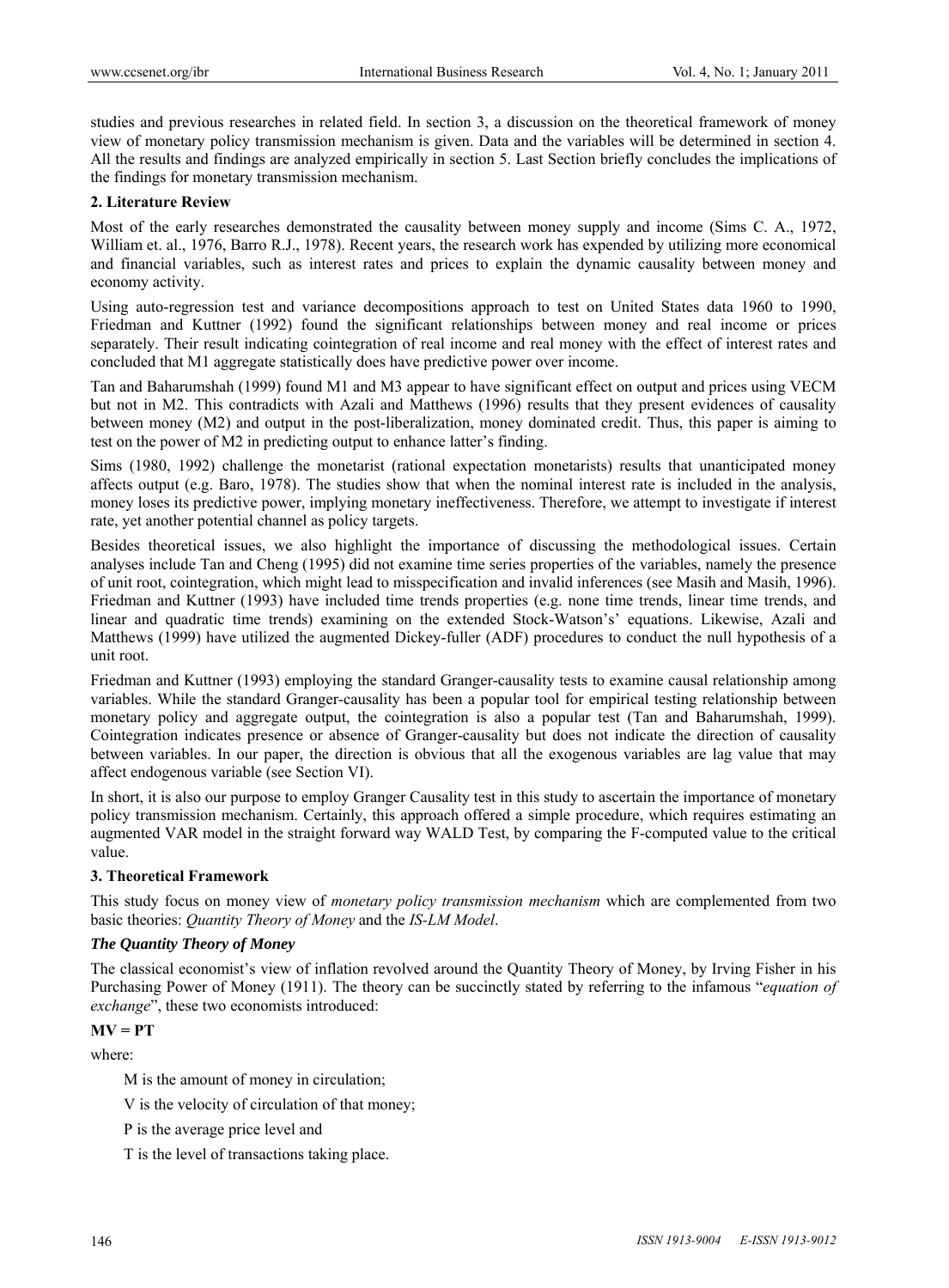Classical economists suggested that V would be relatively stable and T would (as we have seen above) always tend to full employment. Therefore, they came to the conclusion that:

# $M^{\uparrow} \rightarrow P^{\uparrow}$

Since V and T are fixed and M is exogenous, then increase in the supply of money will lead to an exactly proportionate increase in the price level. The message was simple: control the money supply to control inflation. Similarly is the case for our study in examining the relationship among money, output, interest rate and prices. If output remain unchanged or monetary expansion is greater than the output growth over periods, eventually will lead to price pressures.

# *IS-LM Model*

In general, the linkages among money, output, interest rate and money can be revealed by using the illustration of the Classical IS-LM framework. For this purpose, this paper will discuss and analyze on the effects of a monetary expansion (refer to figure 1).

(a) The economy is in general equilibrium at point E. Output equals the full-employment level of 1000, the real interest rate is 5%, and the price level is 100.

(b) With the price level fixed, a 10% increase in the nominal money supply, *M*, raises the real money supply, *M/P*, and shifts the *LM* curve down from  $LM^1$  to  $LM^2$ . At point *F*, the intersection of *IS* curve and new *LM*,  $LM^2$ , the real interest rate has fallen to 3%, which raises the aggregate demand for goods. If firms produce extra output to meet the increase in aggregate demand, output rises to 1200 (higher than full-employment output of 1000).

(c) Because aggregate demand exceeds full-employment output at point *F*, firms raise prices. A 10% rise in *P*, from 100 to 110, restores the real money supply to its original level and shifts the *LM* curve back to its original position,  $LM<sup>1</sup>$ . This returns the economy at point *E*, where output again is at its full-employment level of 1000, but the price level has risen 10% from 100 to 110.

Under the classical assumption, prices are flexible, the adjustment process is rapid. The economy is effectively self-correcting, automatically returning to its full-employment after a shock moves it away from general equilibrium (Note 1). Indeed, if respond to increased demand by rising prices rather than by temporarily producing more (earlier assumed), the adjustment process would be almost immediate. Conversely, according to Keynesian's argument, however, *sluggish adjustment of prices* (and of wages, the price of labor) might prevent general equilibrium from being attained for a much longer period, perhaps several years.

In brief, Keynesians believe in the monetary neutrality in the long run (after price adjusted) but not in the short run whereas Classical model is more accepting of the view that money is neutral even in the relatively short run. Therefore, our study is necessary to investigate the dynamic relationship among money, output, interest rate, and prices for policy implications.

# *Monetary Policy Transmission Mechanism: Money View*

When the *Quantity Theory of Money* and *IS-LM model* are both complemented together, we have results of the primarily *money view of monetary policy transmission mechanism*. The money view places emphasis on the changes in the monetary aggregate affecting the output via interest rate channel. This transmission of monetary policy through interest rate mechanism has been a standard feature in the traditional Keynesian model. This traditional Keynesian view of how a monetary tightening is transmitted to the real economy can be characterized by a schematic diagram (Mishkin, 1995):

# $M \downarrow \Rightarrow IR \uparrow \Rightarrow I \downarrow \Rightarrow Y \downarrow$

This diagram indicates that a contraction of monetary policy  $(M \downarrow)$  leads to a rise in real interest rate  $(R \uparrow)$ , which in turn raises the cost of capital, thereby causing a decline in investment spending  $(I \downarrow)$ . Further, it leads to a decline in aggregate demand and a fall in output  $(Y \downarrow)$ .

John Taylor (1995) argues that interest rate channel of monetary transmission is a key component of how monetary policy effects are transmitted to the economy. In his model, contraction of monetary policy raises the short-term nominal interest rate. The real long-term interest rate rises as well, at least for a time through a combination of sticky prices and rational expectations. Eventually these higher real interest rates lead to a decline in business fixed and housing investment, consumer durable expenditure and inventory investment, which finally inserts decline in aggregate output.

# **4. Data**

This study is based on quarterly time series data for the period 1980 to 2008. M2 is defined as M1 (narrow money) plus fixed and savings deposit of the private sector placed with Central Bank and Commercial banks, negotiable certificates of deposit and Central Bank deposit. The output is measured by Gross National Product (*GDP*). For the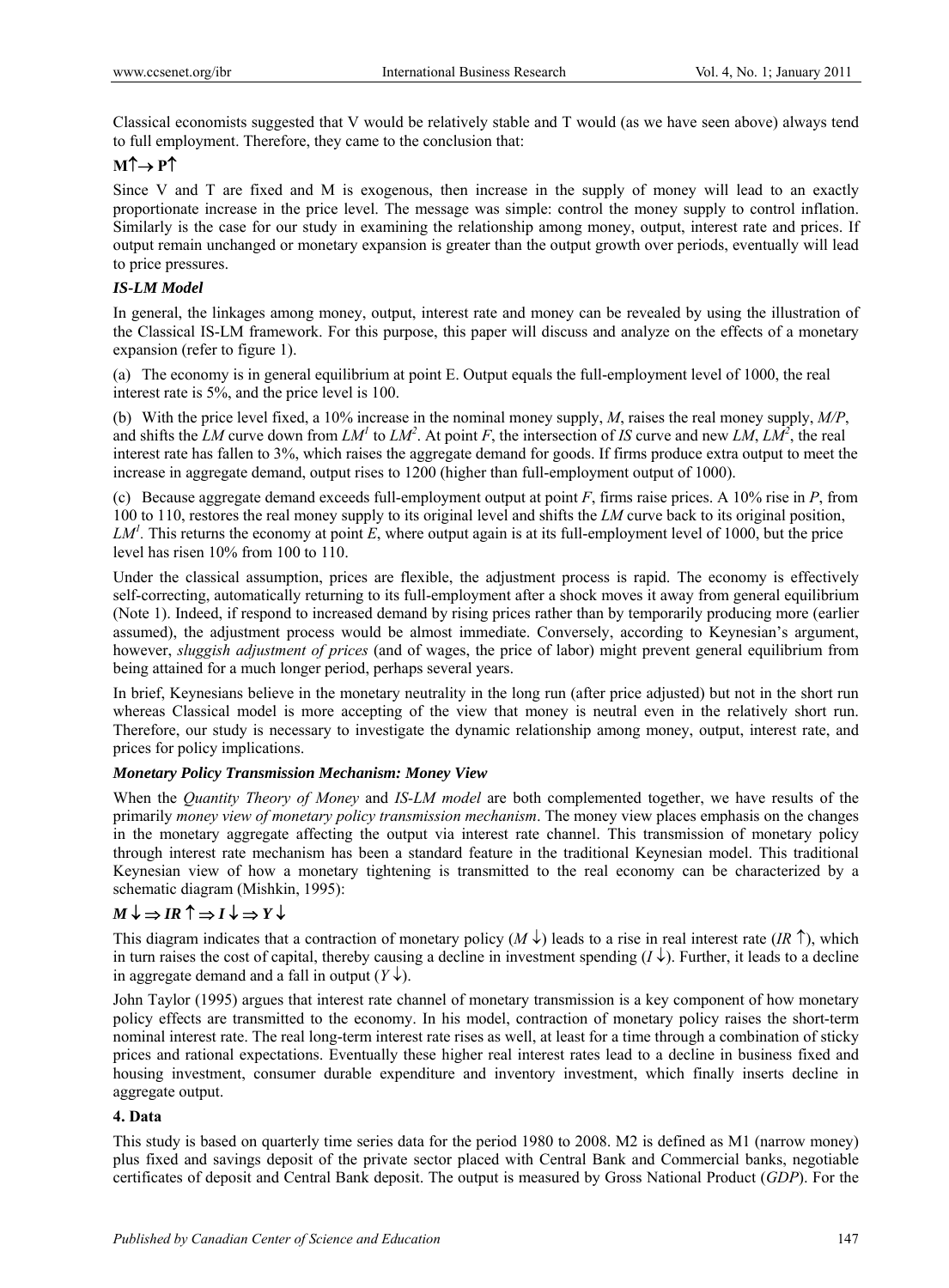measure of inflation rate, the Consumer Price Index (*CPI*) is used. On the other hand, the Three Months Treasury bill-rate (3 months T-bill rate) is proxy to interest rate examined in the study.

The data were extracted from International Financial Statistics, Quarterly Bulletin of Bank Negara Malaysia and website http://www.bnm.gov.my. In later on, all of the series are transformed into logarithm form. All of the analysis in this study is conducted using the EViews program.

# **5. Estimated Model and Hypothesis**

### *Estimated Models*

For the purpose of examining the dynamic causality among the four variables, below four estimated models are formed (refer to table 3).

# *Hypothesis*

Based on the four models and the objectives of the paper, we examine the hypothesis as showed in table 4.

In WALD-Test, if the computed F-statistic distributed for the lagged independent variables are significant (whether statistically significant at 5% level), causality from independent variable to dependent variable can be established by rejecting the null hypothesis.

# **6. Empirical Results**

In this paper, we employed a few methods to capture the dynamic linkages between money, output, interest rates and prices.

# *Unit Root Test of Stationarity*

We first tested for stationarity and the order of integration of the variables. The unit root property of the series data is essential for cointegration and causality analysis. To test the presence of unit root in the series, we use the augmented Dickey-Fuller (ADF) test based on a standard regression with a constant.

Table 5 presents the results of the unit root for the variables in levels and first-difference (with trend and without trend). The results indicate that the null hypothesis was rejected at the first-difference. Obviously, the results implied that all variables are stationary in their first-differences. This condition is strictly required in the causality test and VAR.

# *Engle-Granger (EG) Cointegration Test*

Having established the order of integration of the individual series, we proceed to test for cointegration. The idea was to determine whether the stochastic trends in involving variables that contain unit roots have long run relationship. This paper applied the two-step cointegration suggested by Engle and Granger. First, we run the following cointegrating regression:

$$
M_t = \alpha_1 + \alpha_{11}Y_{t-1} + \alpha_{12}M_{t-1} + \alpha_{13}IR_{t-1} + \alpha_{14}P_{t-1} + e_{1t}
$$

The null hypothesis is that no variables are co-integrated. The second step is to test of the residuals  $e_{it}$  (where  $i =$ 1,2,3,4) via ADF technique. If  $e_{it}$  is found to be consistent with I(0), one may claim that co-integration exist between the variables. The same process is repeated for the rest of estimation models.

If the absolute computed ADF test value exceeds critical values at significant level 5%, null hypothesis ( $H_0:$ e<sub>it</sub> has unit root) will be rejected. The conclusion would be that the estimated  $e_{it}$  is stationary. Refer to Table 6, the output of our findings show that at significant level  $5\%$ ,  $e_{1t}$  does not has unit root, thus the variables in Model 1 are cointegrated. Conversely,  $e_{2t}$ ,  $e_{3t}$  and  $e_{4t}$  are stationary, thus no variables in Model 2, 3 and 4 are cointergrated.

### *Granger Causality Test*

As Granger (1998) points out, if there is a cointegrating vector among variables, there must be causal relation among these variables at least in one direction. If the variables are not cointegrated, we will use a standard Granger causality test. In this context, we will employ WALD test on Model 2, 3 and 4, comparing F-statistic with its critical value at degree of freedom (1,44).

As the F-statistic reported in Table 7, money (M2) does granger cause output which is relevant to the theory, that is, money is a lead output indicator. The monetary aggregates are non-neutral at least in the short run which agrees with Classical economists. Hence, policy makers could influence the sustainable output growth with money supply stimulus.

Money target is causal to price level. This results similarly also in along with conclusion of Quantity Theory of Money; "money supply expansions only cause price inflation." Classical and Keynesians also came to the identical conclusion, money is neutral after the prices adjust properly back to general equilibrium, and therefore it has no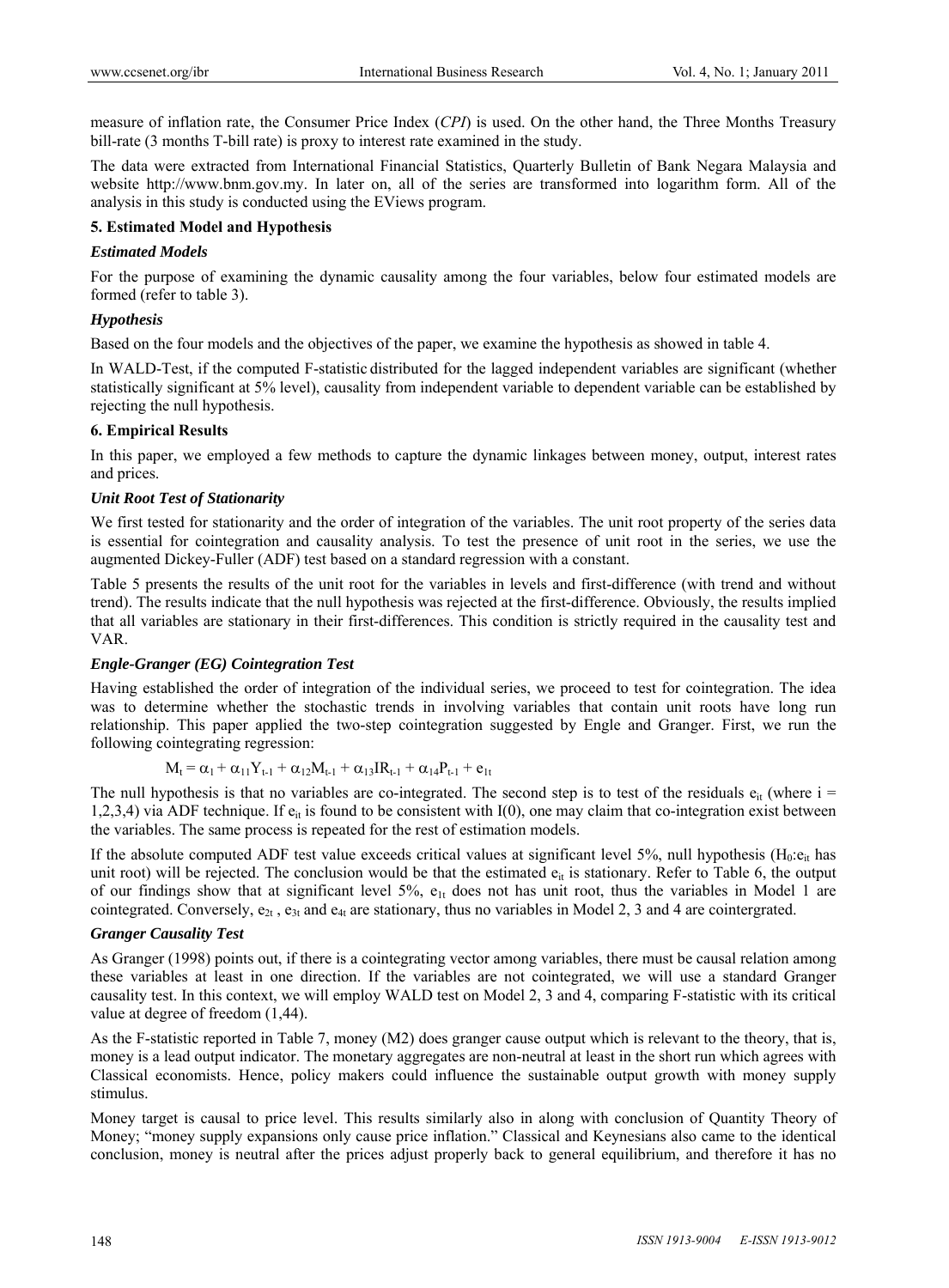effect on real variables exception for price level. The significance of this hypothesis is very important for policy makers to properly conduct policy measurements to attain inflationary.

Interest rate is causal to output implying that interest rate channel is yet another important intermediate targets in complementing with monetary targets. Both targets should complement as an effective intermediate target selected by the Central Bank, depending on the sources of fluctuations in economy conditions and in the money supply. If the relationship between consumer and business spending and investment decisions and the interest rate is stable, interest rate targets offer a more predictable way to stabilize economic fluctuations. However, if the relationship between the demand for money and other assets and the interest rate is stable, targeting M2 offers a more predictable condition with respect to its goal.

#### *Limitation and Improvement*

Due to the cumbersome of many other causality tests (such as VECM), Engle-Granger approach is still wisely used by researches. Undoubtedly, the procedure is sensitive to the choice of dependent variable and lag chosen in the cointegrating regression especially for the multivariate models. Similarly, when it comes to extracting the residual from the cointegrating vector, E-G approach will take the arbitrary choice of dependent variable and is sensitive to the variable being normalized (Masih and Masih, 1997). These problems also can be minimized to certain extent by select the lag structure carefully based on appropriate test and diagnostic checking on the error term for each regression model (Tan and Baharumshah, 1999).

It has been argued that testing for Granger-causality in multiple time series, the F-test in a regression context for determining whether some parameters of the model are jointly zero. Causality test (VAR model) is not valid when the variables are integrated and the test statistic does not have a standard distribution (Gujarati, 1995). This happened to Model 1 in this paper. This limitation may be avoided by Monte Carlo experiment which included three alternative test procedures, presented in Zapata and Rambaldi (1997). The experiment provides evidence that the MWALD test has comparable performance in size and power to the Likelihood Ratio.

Although cointegration indicates presence or absence of Granger-causality of two variables, it does not indicate the direction of causality. To get better view of relationship, we need to take this problem into account for the future studies.

#### **VII. Conclusion**

The result of this paper suggests that money is a lead output indicator and is also essential to curb inflation and maintain high growth rate in GDP. Interest rate is found as another important intermediate target in the monetary policy transmission mechanism in affecting output variability. The absence of causality from real GDP to price suggests that the excess of aggregates demand generated by increase in real GDP is absorbed by growth in aggregate supply. Government has taken lots of endeavor to solved the problem of bottlenecks of infrastructure and shortage of labors, thus, it is expected that the growth rate of GDP will continuously increase in the near future after sample period.

In respectively, it is imperative in this paper to highlight that policy makers should not under-value other factors in money matter, which influence economical growth. Monetary policy itself is inadequate to achieve sustainable economic growth with price stability and external equilibrium. However, it can be more effective if there is a coordination of trade, fiscal and exchange rate policies.

### **References**

Abel, A.B. and Bernanke, B.S. (1998). " Macroeconomics ," Third Edition, Addison – Wesley.

Azali, M. and Matthews, K.G. P. (1996). "Money - Income and Credit - Income Relationships During the Pre-and Post-Liberalization Periods: Evidence From Malaysia," *Applied Economics*, 31: 1161-1170.

Bank Negara Malaysia, series of *Quarterly Bulletin.*

Bank Negara Malaysia, http://www.bnm.gov.com.my.

Baro, R.J. (1978). "Unanticipated Money, Output, and the Price Level," *Journal of Political Economy*, 86: 549-580.

Bernanke, B. S. and Blinder, A. S. (1992). "The Federal Funds Rate and the Channels of Monetary Transmission," American Economic Review 82 (4) : 901-92

Christiano, L.J. and Ljungqvist, L. (1988). "Money Does Granger-Cause Output in the Bivariate Money-Output Relation\*," *Journal of Monetary Economics*, 22:217-235.

Friedman, B.M. and Kuttner, K.N. (1992). "Money, Income, Prices and Interest Rates," *The American Economic Review*, Vol:57, No3: 189-203, 472-492.

Gujarati D.N. (1995). *Basic Econometrics*. Third Edition. McGraw-Hill International Editions.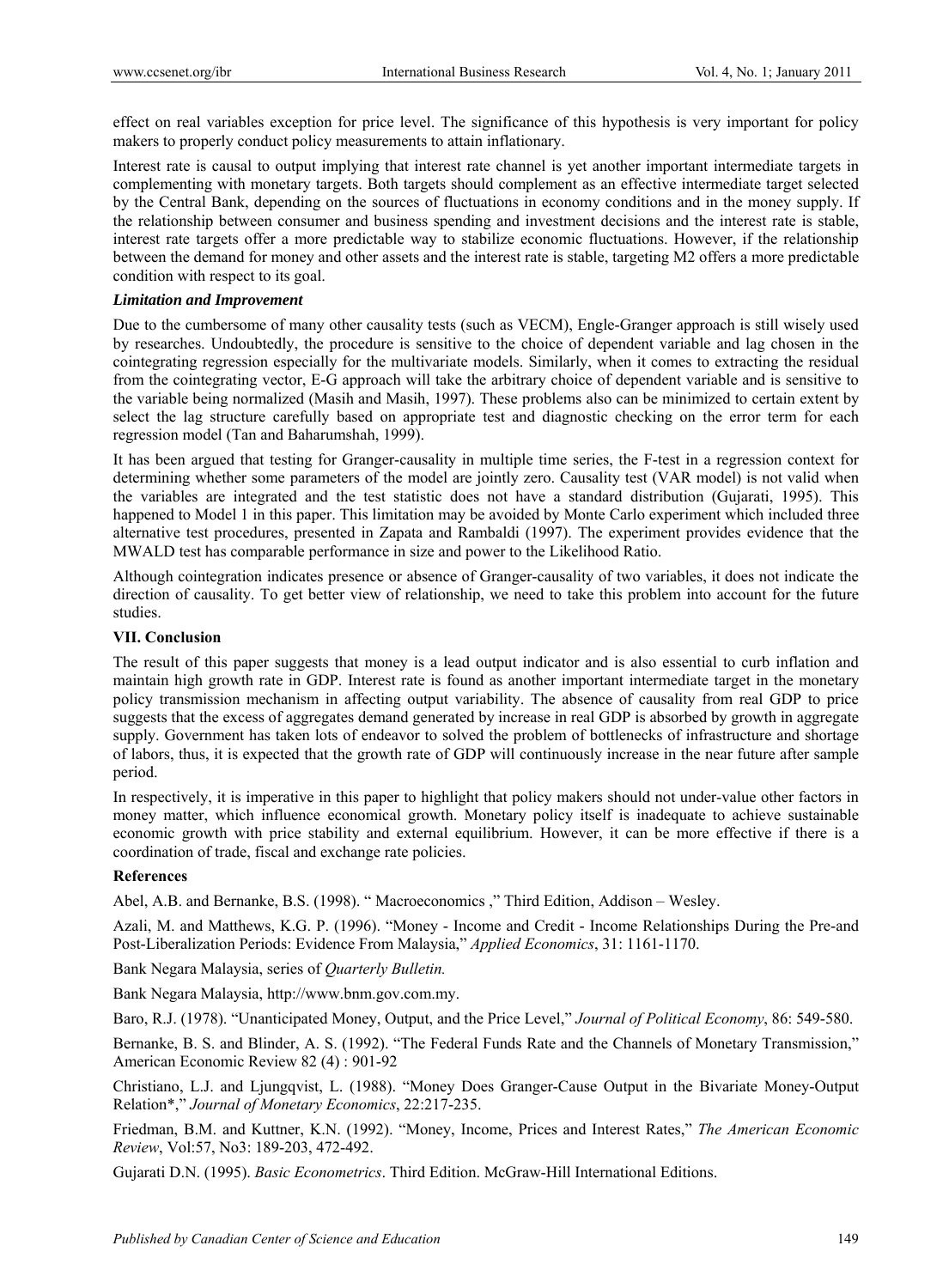International Monetary Fund, *International Financial Statistics*, various monthly issues.

Mishkin F.S. (1995). "Symposium on the Monetary Transmission Mechanism". *Journal of Economic Perspectives*. Vol:9, No 4:3-10.

Sims, C.A. (1972). "Money, Income, and Causality," *American Economic Review*, 62: 540-552.

Tan, H.B. and Baharumshah, A.Z. (1999). " Dynamic Causal Chain of Money, Output, Interest rate and Prices in Malaysia: Evidence Based on Vector Error-Correction Modelling Analysis". *International Economic Journal*, 13(1): 103-120.

Tan, K. G. and Cheng , C. S. (1995). "The Causal Nexus of Money, Output and Prices in Malaysia," *Applied Economics*, 27: 1245-1251.

Taylor, J.B. (1995). "The Monetary Transmission Mechanism: An Empirical Framework", *The Journal of Economic Perspectives*, 9(4): 11-26.

Thorton, D.L. and Batten, D.S. (1985). "Lag-Length Selection and Tests of Granger Causality between Money and Income," *Journal of Money, Credit, and Banking*, 17: 164-178.

Toda, H.Y., and Phillips, P.C.B. (1993) "Vector Autoregression and Causality," *Econometrica*, 61:1367-1393.

Toda, H.Y. and Yamamoto, T. (1995). "Statistical Inference in Vector Autoregressions with Possibly Integrated Processes," *Journal of Econometrics*, 66: 225-250.

Williams, D., Goodhart, C.A. and Growland, D.H. (1976). "Money, Income and Causality: The U.K. Experience," *American Economic Review*, 66:417-423.

#### **Notes**

Note 1. The Proposition that a free-market economy with flexible prices is automatically self-correcting is consistent with Adam Smith's invisible-hand idea.

| Year | %GDP   | %Inflation |
|------|--------|------------|
| 1991 | 9.5    | 3.0        |
| 1992 | 8.9    | 5.1        |
| 1993 | 9.9    | 3.3        |
| 1994 | 9.2    | 3.8        |
| 1995 | 9.8    | 3.4        |
| 1996 | 10.0   | 3.3        |
| 1997 | 7.3    | 3.1        |
| 1998 | $-7.4$ | 5.3        |
| 1999 | 6.1    | 2.5        |
| 2000 | 8.3    | 2.7        |

Table 1. Growth Rate in GDP and Inflation for Malaysia, 1990-2000

Source: Figures calculated from BNM Quarterly Economic Bulletin

Table 2.Growth in monetary aggregates: M1, M2 and M3 for Malaysia, 1990-2000

| Year | %M1   | %M2            | %M3 |
|------|-------|----------------|-----|
| 1991 | 11    | 15             | 15  |
| 1992 | 13    | 19             | 20  |
| 1993 | 38    | 22             | 24  |
| 1994 | 11    | 15             | 13  |
| 1995 | 12    | 24             | 22  |
| 1996 | 17    | 20             | 21  |
| 1997 | 5     | 23             | 19  |
| 1998 | $-15$ | $\overline{2}$ | 3   |
| 1999 | 36    | 14             | 8   |
| 2000 | 7     | 5              | 5   |

Source: Figures calculated from BNM Quarterly Economic Bulletin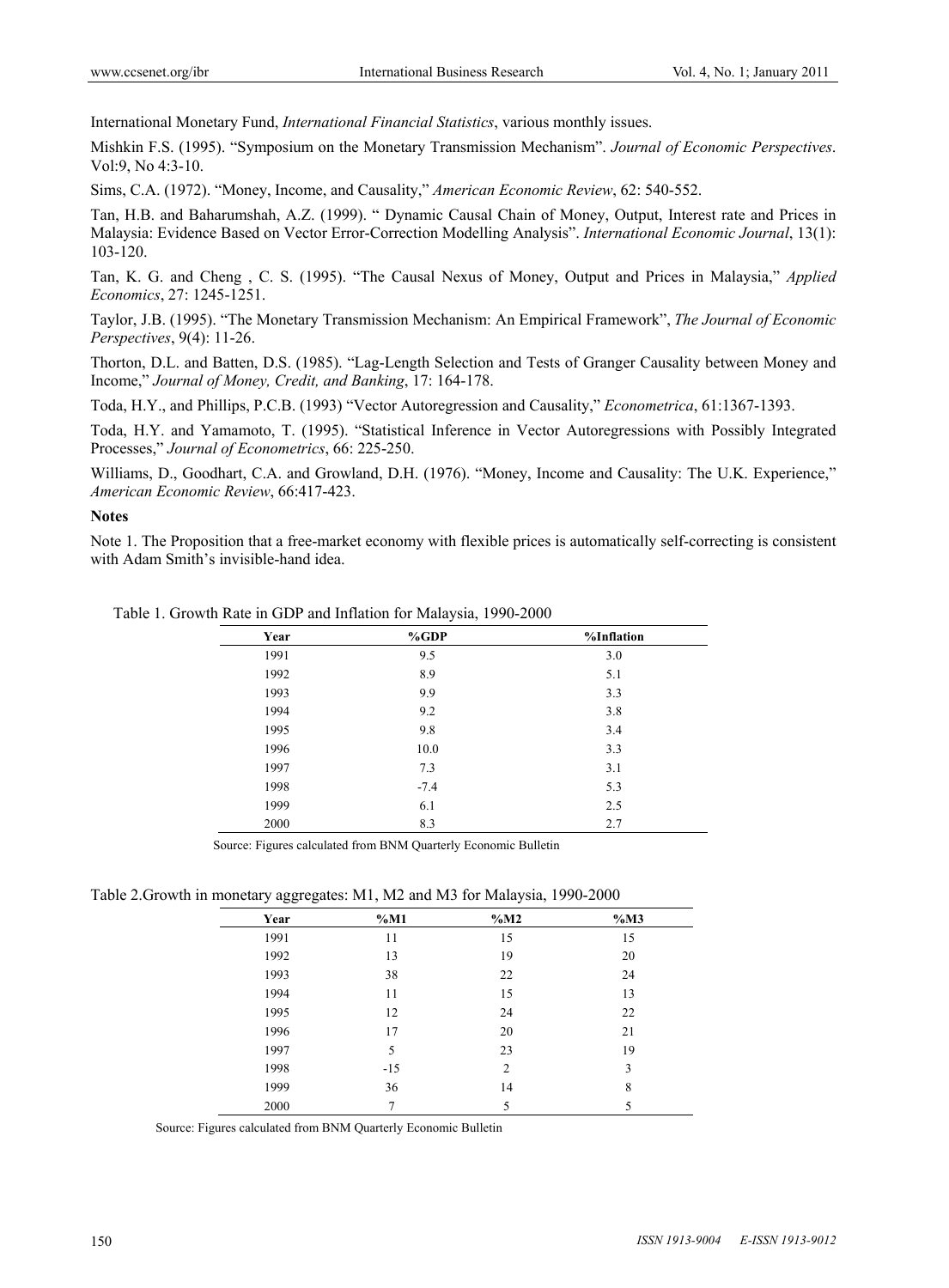Table 3. The estimated models (unrestricted)

| Dependent variable Independent variables                                                                                        |
|---------------------------------------------------------------------------------------------------------------------------------|
| <b>Model 1:</b> $M_t = \alpha_1 + \alpha_{11}Y_{t-1} + \alpha_{12}M_{t-1} + \alpha_{13}IR_{t-1} + \alpha_{14}P_{t-1} + e_{1t}$  |
| <b>Model 2:</b> $IR_t = \alpha_2 + \alpha_{21}Y_{t-1} + \alpha_{22}M_{t-1} + \alpha_{23}IR_{t-1} + \alpha_{24}P_{t-1} + e_{2t}$ |
| <b>Model 3:</b> $P_1 = \alpha_3 + \alpha_{31}Y_{1-1} + \alpha_{32}M_{1-1} + \alpha_{33}IR_{1-1} + \alpha_{34}P_{1-1} + e_{31}$  |
| <b>Model 4:</b> $Y_1 = \alpha_4 + \alpha_{41}Y_{1-1} + \alpha_{42}M_{1-1} + \alpha_{43}IR_{1-1} + \alpha_{44}P_{1-1} + e_{41}$  |

where  $M_t$  = money supply (M2) at time t;  $Y_t$  = real output (GDP) at time t;  $R_t$  = interest rate at time t;  $P_t$  = inflation rate at time t;  $e_t$  = error term at time t ;

| Table 4. The research hypothesis based on estimated models |  |  |
|------------------------------------------------------------|--|--|
|                                                            |  |  |

| Model | Null Hypothesis                    | Alternative Hypothesis                        |
|-------|------------------------------------|-----------------------------------------------|
|       | $H_0: \alpha_{11} = 0$<br>(i)      | $H_a: \alpha_{11} \neq 0$<br>$\left(1\right)$ |
|       | $(Y \neq M)$                       | $(Y \Rightarrow M)$                           |
|       | $H_0: \alpha_{13} = 0$<br>(ii)     | $H_a: \alpha_{13} \neq 0$<br>(ii)             |
|       | $(IR \neq M)$                      | $(IR \Rightarrow M)$                          |
|       | (iii)<br>$H_0$ : $\alpha_{14} = 0$ | $H_a: \alpha_{14} \neq 0$<br>(iii)            |
|       | $(P \neq M)$                       | $(P \Rightarrow M)$                           |

To the test causality from output (*Y*), interest rate (*IR*) and inflation rate (*P*) respectively to money (*M*).

| $H_0: \alpha_{21} = 0$<br>(1)   | $H_a: \alpha_{21} \neq 0$<br>$\left(1\right)$ |
|---------------------------------|-----------------------------------------------|
| $(Y \neq I\!R)$                 | $(Y\Rightarrow IR)$                           |
| $H_0: \alpha_{22} = 0$<br>(i)   | (ii) $H_a: \alpha_{22} \neq 0$                |
| $(M \neq IR)$                   | $(M\Rightarrow IR)$                           |
| $H_0: \alpha_{24} = 0$<br>(iii) | $H_a: \alpha_{24} \neq 0$<br>(iii)            |
| $(P \neq IR)$                   | $(P\Rightarrow IR)$                           |

To test the causality from Output (*Y*), inflation rate (*P*), and money (*M*)respectively to interest rate (*IR*).

| (1)           | $H_0: \alpha_{31} = 0$       | (1)                  | $H_a: \alpha_{31} \neq 0$      |
|---------------|------------------------------|----------------------|--------------------------------|
| $(Y \neq P)$  |                              | $(Y \Rightarrow P)$  |                                |
| (ii)          | $H_0: \alpha_{32} = 0$       |                      | (ii) $H_a: \alpha_{32} \neq 0$ |
| $(IR \neq P)$ |                              | $(IR \Rightarrow P)$ |                                |
|               | (iii) $H_0: \alpha_{33} = 0$ | (iii)                | $H_a: \alpha_{33} \neq 0$      |
| $(M \neq P)$  |                              | $(M \Rightarrow P)$  |                                |
|               |                              |                      |                                |

To test the causality from output (*Y*), interest rate (*IR*),and money (*M*) respectively to inflation rate (*P*).

|   | (i)           | $H_0: \alpha_{42} = 0$ | (1)                  | $H_a: \alpha_{42} \neq 0$       |
|---|---------------|------------------------|----------------------|---------------------------------|
| 4 | $(IR \neq Y)$ |                        | $(IR \Rightarrow Y)$ |                                 |
|   | (i)           | $H_0: \alpha_{43} = 0$ |                      | (ii) $H_a: \alpha_{43} \neq 0$  |
|   | $(P \neq Y)$  |                        | $(P \Rightarrow Y)$  |                                 |
|   | (iii)         | $H_0: \alpha_{44} = 0$ |                      | (iii) $H_a: \alpha_{44} \neq 0$ |
|   | $(M \neq Y)$  |                        | $(M \Rightarrow Y)$  |                                 |
|   |               |                        |                      |                                 |

To the causality from interest rate (*IR*), inflation rate (*P*), and money (*M*)respectively to output (*Y*).

where,  $\Rightarrow$  (independent variable does not granger-causality dependent variable)

⇒ (independent variable does granger-causality dependent variable)

Generally, the null hypothesis and the alternative hypothesis can be shown as the following:

H0: Independent variable does not Granger-causality dependent variable

Ha: Independent variable does Granger-causality dependent variable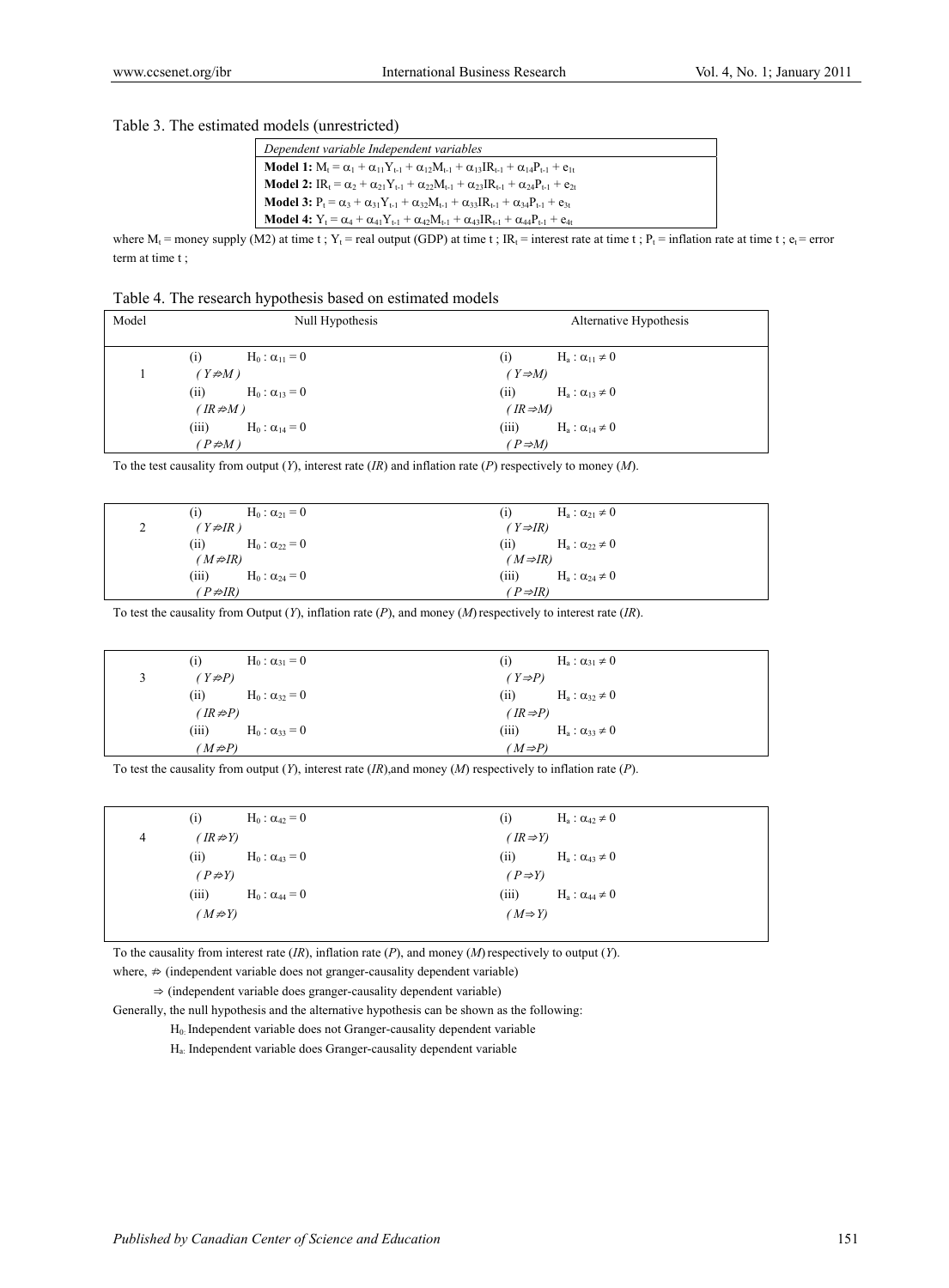$\overline{a}$ 

# Table 5. Unit Root Test

|                         | constant   | constant      |  |
|-------------------------|------------|---------------|--|
|                         |            |               |  |
| Variables               | with trend | without trend |  |
| Levels                  |            |               |  |
| ln IR                   | $-1.3741$  | $-2.2397$     |  |
| ln M                    | $-2.0058$  | $-0.3783$     |  |
| ln P                    | $-1.4564$  | $-0.5107$     |  |
| ln Y                    | $-1.7794$  | $-1.6579$     |  |
| e <sub>t</sub>          | $-2.3640$  | $-2.3588$     |  |
| <b>First Difference</b> |            |               |  |
| ln IR                   | $-8.0349*$ | $-8.0436*$    |  |
| ln M                    | $-5.5504*$ | $-6.1093*$    |  |
| ln P                    | $-6.9304*$ | $-5.4273*$    |  |
| ln Y                    | $-3.3273*$ | $-3.4473*$    |  |
| e <sub>t</sub>          | $-7.3083*$ | $-7.2742*$    |  |

Notes: The null hypothesis is that the series is I(1). The critical value for rejection is -2.92 at a significant level 5% for the model without trend and -3.51 with trend. These values are provided by EViews output based on MacKinnon(1996) one-sided p-values. \*denotes significant at level 5%

# Table 6. Engle-Granger Cointegration Test

|           | ADF Test   |               |
|-----------|------------|---------------|
| constant  | constant   |               |
| Variables | with trend | without trend |
| Levels    |            |               |
| $e_{1t}$  | $-6.6618*$ | $-6.5764*$    |
| $e_{2t}$  | $-2.3641$  | $-2.3588$     |
| $e_{3t}$  | $-2.1525$  | $-2.1283$     |
| $e_{4t}$  | $-2.7707$  | $-2.9695$     |

Notes: The null hypothesis is that the series is I(1). The critical value for rejection is -2.92 at a significant level 5% for the model without trend and -3.51 with trend. These values are provided by EViews output based on MacKinnon(1996) one-sided p-values. \*denotes significant at level 5%

# Table 7. WALD-Test: F-Statistic of Causality with Future Lag

**\_\_\_\_\_\_\_\_\_\_\_\_\_\_\_\_\_\_\_\_\_\_\_\_\_\_\_\_\_\_\_\_\_\_\_\_\_\_\_\_\_\_\_\_\_\_\_\_\_\_\_\_\_\_\_\_\_\_\_\_\_**

| Causal                   |                     |                         |
|--------------------------|---------------------|-------------------------|
| Relationship             | <b>F-Statistics</b> | Results                 |
| Model 2                  |                     |                         |
| $Y_{t-1} \Rightarrow IR$ | 0.0871              | No causality            |
| $M_{t-1} \Rightarrow IR$ | $4.3303*$           | M does granger cause IR |
| $P_{t-1} \Rightarrow IR$ | 8.6095*             | P does granger cause IR |
| Model 3                  |                     |                         |
| $Y_{t-1} \Rightarrow P$  | 1.9799              | No causality            |
| $M_{t-1} \Rightarrow P$  | 15.4371*            | M does granger cause P  |
| $IR_{t-1} \Rightarrow P$ | 3.4319              | No causality            |
| Model 4                  |                     |                         |
| $M_{t-1} \Rightarrow Y$  | $10.0665*$          | M does granger cause Y  |
| $IR_{t-1} \Rightarrow Y$ | $4.2679*$           | IR does granger cause Y |
| $P_{t-1} \Rightarrow Y$  | 0.6778              | No causality            |
|                          |                     |                         |

Notes: degree of freedom is (1, 44). The critical value of F-statistic for rejection is 4.08 at a significant level 5%. \*denotes significant at level 5%.